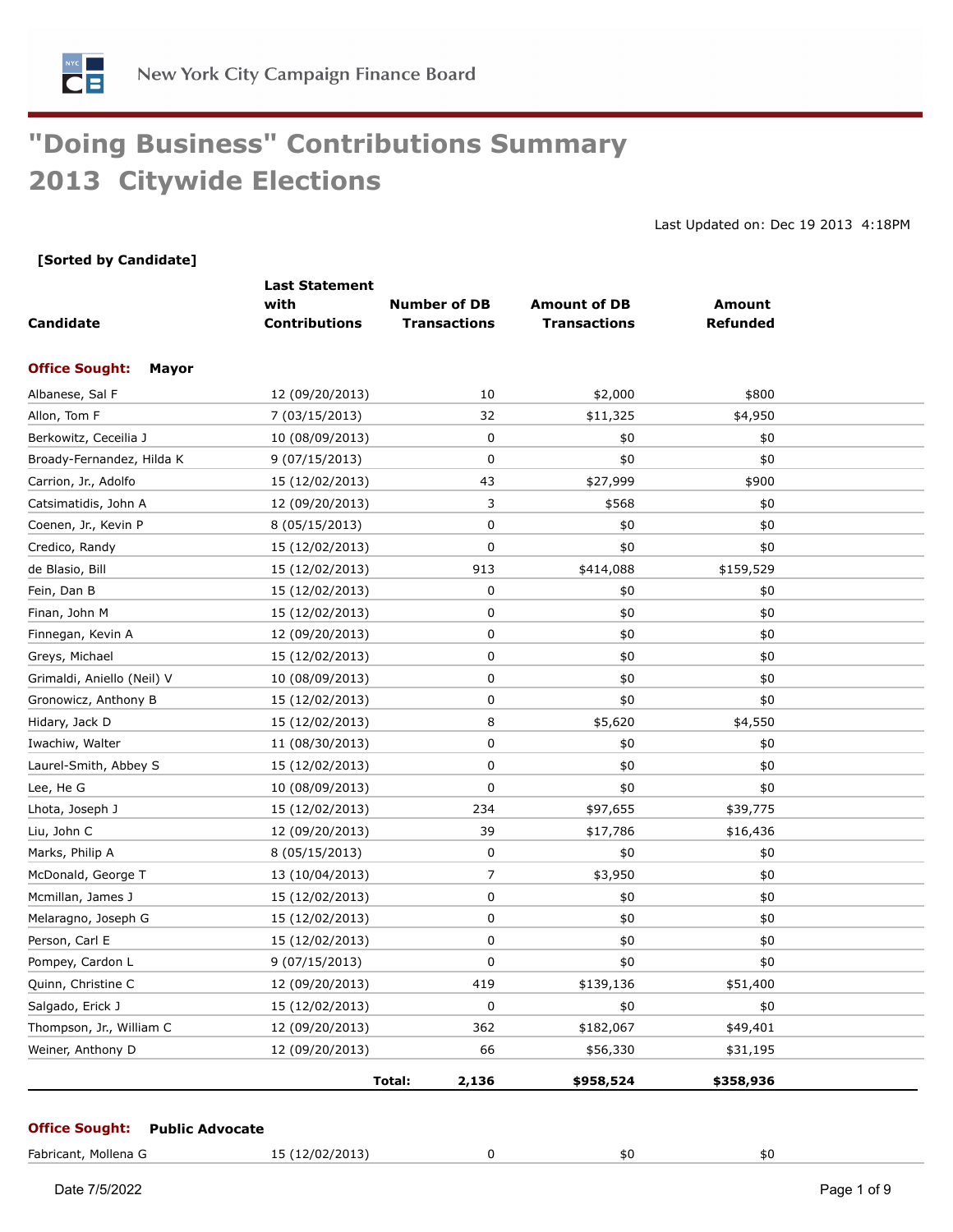|                                                | <b>Last Statement</b> |                     |                     |                 |  |
|------------------------------------------------|-----------------------|---------------------|---------------------|-----------------|--|
|                                                | with                  | <b>Number of DB</b> | <b>Amount of DB</b> | <b>Amount</b>   |  |
| Candidate                                      | <b>Contributions</b>  | <b>Transactions</b> | <b>Transactions</b> | <b>Refunded</b> |  |
| Guerriero, Catherine L                         | 12 (09/20/2013)       | 48                  | \$15,215            | \$1,300         |  |
| James, Letitia                                 | 15 (12/02/2013)       | 375                 | \$73,713            | \$13,330        |  |
| Joiner-Eiland, Tyrrell L                       | 9(07/15/2013)         | 0                   | \$0                 | \$0             |  |
| Lane, James C                                  | 15 (12/02/2013)       | 0                   | \$0                 | \$0             |  |
| Liatos, Deborah                                | 15 (12/02/2013)       | 0                   | \$0                 | \$0             |  |
| Lloyd, Michael K                               | 15 (12/02/2013)       | 0                   | \$0                 | \$0             |  |
| Maresca, Robert P                              | 15 (12/02/2013)       | 0                   | \$0                 | \$0             |  |
| Merced, Alex                                   | 14 (10/25/2013)       | 0                   | \$0                 | \$0             |  |
| Saujani, Reshma M                              | 15 (12/02/2013)       | 61                  | \$18,080            | \$6,950         |  |
| Squadron, Daniel L                             | 13 (10/04/2013)       | 225                 | \$77,883            | \$23,093        |  |
| Wai, Sidique A                                 | 12 (09/20/2013)       | 0                   | \$0                 | \$0             |  |
|                                                |                       | Total:<br>709       | \$184,891           | \$44,673        |  |
|                                                |                       |                     |                     |                 |  |
| <b>Office Sought:</b><br><b>Comptroller</b>    |                       |                     |                     |                 |  |
| Burnett, John L                                | 15 (12/02/2013)       | 6                   | \$600               | \$0             |  |
| Davis, Kristin M                               | 9(07/15/2013)         | 0                   | \$0                 | \$0             |  |
| El-Meligy, Hesham                              | 13 (10/04/2013)       | 1                   | \$50                | \$0             |  |
| Spitzer, Eliot L                               | 12 (09/20/2013)       | 0                   | \$0                 | \$0             |  |
| Stringer, Scott M                              | 15 (12/02/2013)       | 491                 | \$191,808           | \$64,465        |  |
| Studer, John                                   | 15 (12/02/2013)       | 0                   | \$0                 | \$0             |  |
| Willebrand, Julia                              | 14 (10/25/2013)       | 0                   | \$0                 | \$0             |  |
|                                                |                       | 498<br>Total:       | \$192,458           | \$64,465        |  |
|                                                |                       |                     |                     |                 |  |
| <b>Office Sought:</b><br><b>Boro President</b> |                       |                     |                     |                 |  |
| Adams, Eric L (BK)                             | 15 (12/02/2013)       | 101                 | \$20,192            | \$1,920         |  |
| Arcabascio, Aurelio A (QN)                     | 15 (12/02/2013)       | 0                   | \$0                 | \$0             |  |
| Avella, Tony (QN)                              | 12 (09/20/2013)       | 3                   | \$495               | \$0             |  |
| Bardel, Henry J (SI)                           | 15 (12/02/2013)       | 0                   | $$0$$               | $$0$$           |  |
| Brewer, Gale A (MN)                            | 15 (12/02/2013)       | 159                 | \$29,950            | \$4,580         |  |
| Brown, Everly D (QN)                           | 8 (05/15/2013)        | 0                   | \$0                 | \$0             |  |
| Calero, Roger J (BX)                           | 15 (12/02/2013)       | 0                   | \$0                 | \$0             |  |
| Casavis, David B (MN)                          | 15 (12/02/2013)       | 0                   | \$0                 | \$0             |  |
| Comrie, Leroy G (QN)                           | 9 (07/15/2013)        | 126                 | \$24,155            | \$4,160         |  |
| Diaz Jr., Ruben (BX)                           | 15 (12/02/2013)       | 143                 | \$49,815            | \$15,145        |  |
| Escoffery-Bey, Mark (BX)                       | 15 (12/02/2013)       | 0                   | \$0                 | \$0             |  |
| Galinsky, Seth E (QN)                          | 15 (12/02/2013)       | 0                   | \$0                 | \$0             |  |
| Gangemi, John F (BK)                           | 10 (08/09/2013)       | 1                   | \$175               | \$0             |  |
| Georges, Smith (MN)                            | 9 (07/15/2013)        | 0                   | \$0                 | \$0             |  |
| Grodenchik, Barry S (QN)                       | 8 (05/15/2013)        | 20                  | \$8,100             | \$680           |  |
| Jackson, Robert (MN)                           | 12 (09/20/2013)       | 180                 | \$34,661            | \$9,805         |  |
| Katz, Melinda (QN)                             | 15 (12/02/2013)       | 164                 | \$52,084            | \$12,340        |  |
| Lappin, Jessica S (MN)                         | 12 (09/20/2013)       | 166                 | \$41,688            | \$10,510        |  |
| Liedy Jr, Louis L (SI)                         | 15 (12/02/2013)       | 3                   | \$275               | \$0             |  |
|                                                |                       |                     |                     |                 |  |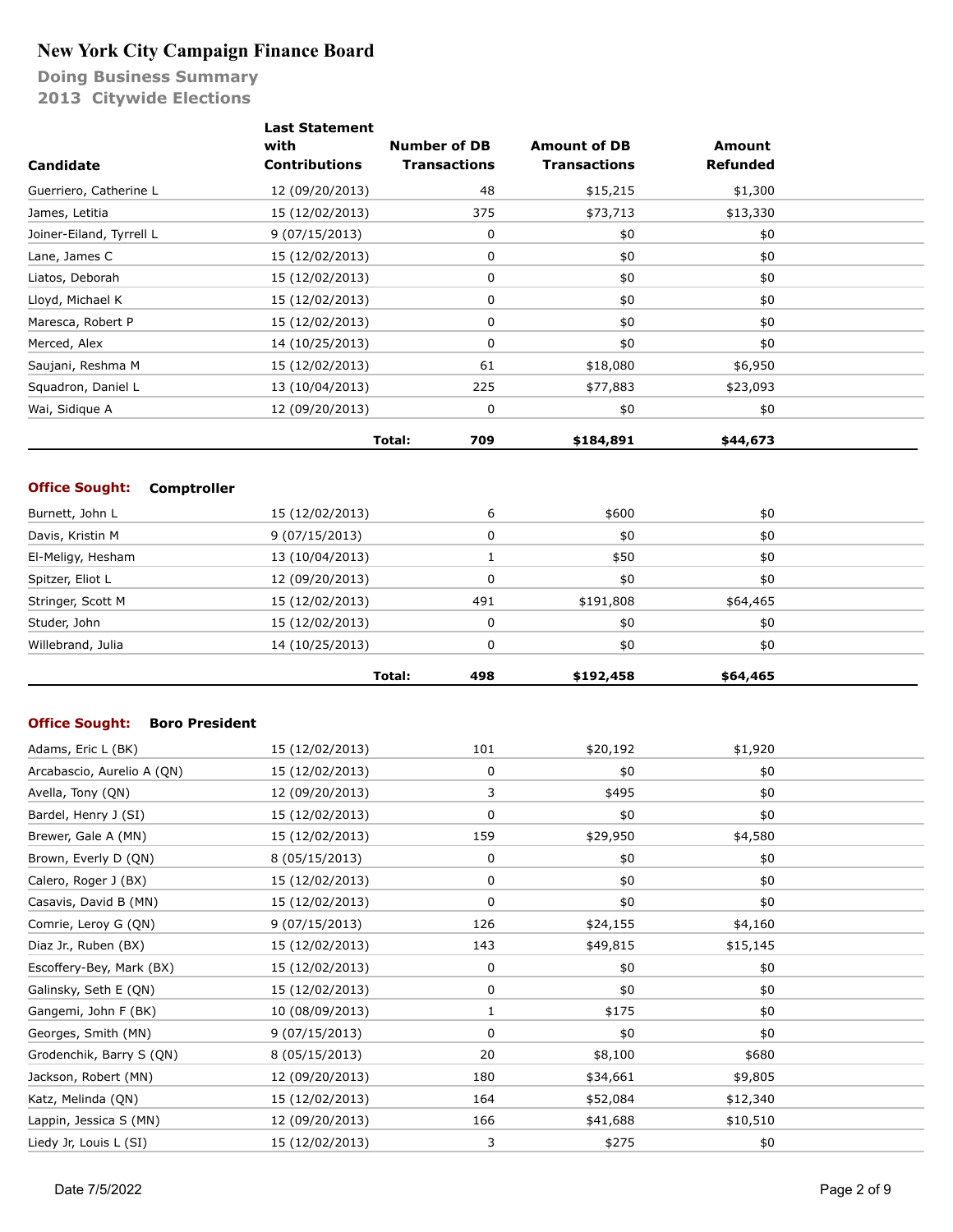**Doing Business Summary 2013 Citywide Elections**

| Candidate (Borough/District) | <b>Last Statement</b><br>with<br><b>Contributions</b> | <b>Number of DB</b><br><b>Transactions</b> | <b>Amount of DB</b><br><b>Transactions</b> | Amount<br><b>Refunded</b> |  |
|------------------------------|-------------------------------------------------------|--------------------------------------------|--------------------------------------------|---------------------------|--|
| Lobman, Sara (MN)            | 14 (10/25/2013)                                       | 0                                          | \$0                                        | \$0                       |  |
| Lundgren, Carl L (BX)        | 14 (10/25/2013)                                       | 0                                          | \$0                                        | \$0                       |  |
| Luthmann, Richard (SI)       | 10 (08/09/2013)                                       |                                            | \$100                                      | \$0                       |  |
| Menin, Julie (MN)            | 12 (09/20/2013)                                       | 62                                         | \$18,810                                   | \$2,075                   |  |
| Oddo, James S (SI)           | 15 (12/02/2013)                                       | 48                                         | \$9,600                                    | \$1,090                   |  |
| Peralta, Jose (ON)           | 8 (05/15/2013)                                        | 44                                         | \$18,705                                   | \$6,470                   |  |
| Pheffer, Audrey I (QN)       | 2(01/18/2011)                                         | 23                                         | \$5,415                                    | \$710                     |  |
| Scissura, Carlo A (BK)       | 4 (01/17/2012)                                        | 8                                          | \$1,420                                    | \$0                       |  |
| Vallone, Jr., Peter F (QN)   | 14 (10/25/2013)                                       | 82                                         | \$18,650                                   | \$5,225                   |  |
|                              |                                                       | Total:<br>1,334                            | \$334,290                                  | \$74,710                  |  |

#### **Office Sought: City Council**

| Agosto, Kenny G (15)          | 9 (07/15/2013)  | 0              | \$0      | \$0     |  |
|-------------------------------|-----------------|----------------|----------|---------|--|
| Alabi, Olanike T (35)         | 12 (09/20/2013) | 9              | \$495    | \$0     |  |
| Alvarez, Albert (15)          | 12 (09/20/2013) | 11             | \$1,550  | \$50    |  |
| Alvarez, Pedro (16)           | 13 (10/04/2013) | 0              | \$0      | \$0     |  |
| Archer, Trevor (12)           | 15 (12/02/2013) | $\mathbf 0$    | \$0      | \$0     |  |
| Arroyo, Maria (17)            | 15 (12/02/2013) | 48             | \$10,555 | \$2,800 |  |
| Banks, Christopher W (42)     | 12 (09/20/2013) | 24             | \$4,300  | \$75    |  |
| Barksdale, Alicia D (07)      | 12 (09/20/2013) | 1              | \$25     | \$0     |  |
| Barron, Inez D (42)           | 15 (12/02/2013) | 6              | \$540    | \$0     |  |
| Batista, Raquel E (15)        | 12 (09/20/2013) | 17             | \$1,490  | \$0     |  |
| Bauza, Joel M (15)            | 15 (12/02/2013) | $\pmb{0}$      | \$0      | \$0     |  |
| Bello, Abiodun W (16)         | 8 (05/15/2013)  | $\pmb{0}$      | \$0      | \$0     |  |
| Berkley, Carlton (16)         | 12 (09/20/2013) | 5              | \$775    | \$0     |  |
| Bhushan, Natraj S (48)        | 12 (09/20/2013) | 0              | \$0      | \$0     |  |
| Biberaj, Ken (06)             | 12 (09/20/2013) | 7              | \$3,450  | \$0     |  |
| Blishteyn, Alexander (24)     | 15 (12/02/2013) | $\overline{2}$ | \$200    | \$0     |  |
| Block, Bryan J (27)           | 8 (05/15/2013)  | $\pmb{0}$      | \$0      | \$0     |  |
| Braunstein, Aaron (06)        | 12 (09/20/2013) | $\pmb{0}$      | \$0      | \$0     |  |
| Brown, Ricardo A (31)         | 15 (12/02/2013) | 0              | \$0      | \$0     |  |
| Budde, Miles D (02)           | 14 (10/25/2013) | $\mathbf 0$    | \$0      | \$0     |  |
| Cabrera, Fernando (14)        | 15 (12/02/2013) | 12             | \$1,450  | \$0     |  |
| Cardona, Ralina M (08)        | 15 (12/02/2013) | 6              | \$1,850  | \$1,000 |  |
| Caruana, Craig N (30)         | 15 (12/02/2013) | $\overline{2}$ | \$250    | \$0     |  |
| Castellanos, Francesca M (10) | 11 (08/30/2013) | 0              | \$0      | \$0     |  |
| Caughman, Manuel (27)         | 12 (09/20/2013) | 13             | \$3,075  | \$1,000 |  |
| Chin, Margaret S (01)         | 15 (12/02/2013) | 17             | \$2,630  | \$0     |  |
| Chou, Evergreen C (20)        | 15 (12/02/2013) | $\pmb{0}$      | \$0      | \$0     |  |
| Ciafone, John (22)            | 12 (09/20/2013) | 0              | \$0      | \$0     |  |
| Cohen, Andrew J (11)          | 15 (12/02/2013) | 9              | \$1,550  | \$250   |  |
| Colon, Jose A (17)            | 14 (10/25/2013) | 0              | \$0      | \$0     |  |
| Concannon, Joseph R (23)      | 15 (12/02/2013) | 5              | \$215    | \$0     |  |
| Constantinides, Costa G (22)  | 15 (12/02/2013) | 70             | \$12,090 | \$2,575 |  |
|                               |                 |                |          |         |  |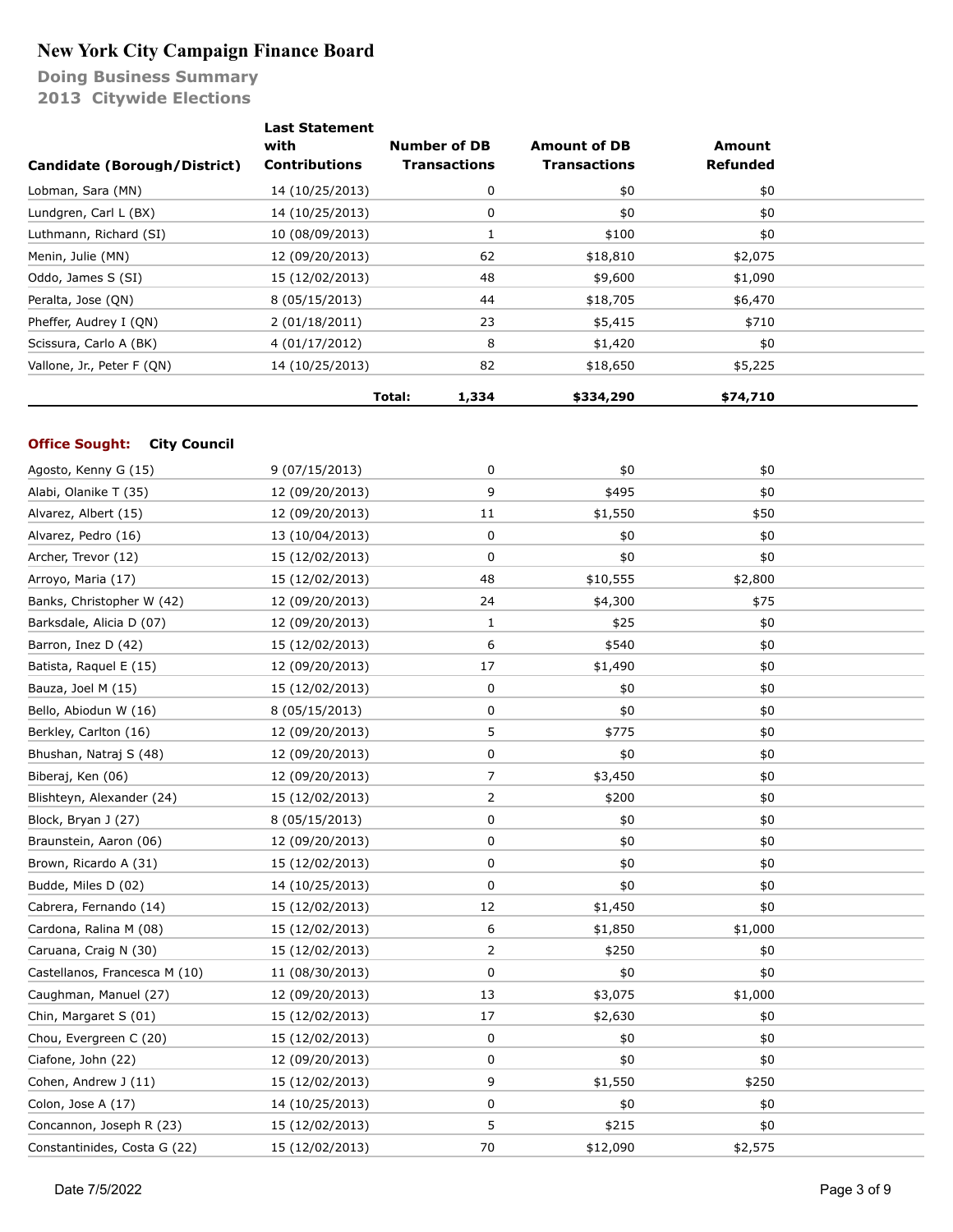|                                 | <b>Last Statement</b> |                     |                     |                 |  |
|---------------------------------|-----------------------|---------------------|---------------------|-----------------|--|
|                                 | with                  | <b>Number of DB</b> | <b>Amount of DB</b> | <b>Amount</b>   |  |
| Candidate (Borough/District)    | <b>Contributions</b>  | <b>Transactions</b> | <b>Transactions</b> | <b>Refunded</b> |  |
| Cooper, Debra (06)              | 12 (09/20/2013)       | 7                   | \$875               | \$0             |  |
| Cornegy, Jr., Robert E (36)     | 15 (12/02/2013)       | 35                  | \$3,595             | \$300           |  |
| Council, Kimberly (37)          | 15 (12/02/2013)       | 16                  | \$824               | \$0             |  |
| Crowley, Elizabeth S (30)       | 15 (12/02/2013)       | 44                  | \$5,230             | \$300           |  |
| Cumbo, Laurie A (35)            | 15 (12/02/2013)       | 39                  | \$4,215             | \$250           |  |
| Daniel, Kathleen (41)           | 11 (08/30/2013)       | 1                   | \$175               | \$0             |  |
| Davidzon, Gregory (48)          | 15 (12/02/2013)       | 0                   | \$0                 | \$0             |  |
| De Stefano, Danielle M (22)     | 15 (12/02/2013)       | 2                   | \$425               | \$0             |  |
| Del Rio, Richard (02)           | 12 (09/20/2013)       | 5                   | \$450               | \$0             |  |
| DeMell, Harry (06)              | 14 (10/25/2013)       | 0                   | \$0                 | \$0             |  |
| Deutsch, Chaim M (48)           | 15 (12/02/2013)       | 16                  | \$5,355             | \$2,615         |  |
| Diallo, Ahmadou T (16)          | 7 (03/15/2013)        | 0                   | \$0                 | \$0             |  |
| Dickens, Inez E (09)            | 15 (12/02/2013)       | 98                  | \$24,198            | \$3,600         |  |
| Dobrin, Todd A (47)             | 12 (09/20/2013)       | 3                   | \$400               | \$50            |  |
| Dromm, Daniel (25)              | 15 (12/02/2013)       | 89                  | \$7,690             | \$925           |  |
| Duane, John F (19)              | 12 (09/20/2013)       | 11                  | \$1,325             | \$0             |  |
| Duncan, Michael R (31)          | 12 (09/20/2013)       | 2                   | \$80                | \$0             |  |
| Dwyer, Patrick (43)             | 15 (12/02/2013)       | 0                   | \$0                 | \$0             |  |
| Edie, Lenford (12)              | 12 (09/20/2013)       | 0                   | \$0                 | \$0             |  |
| Enoch, Brodie (07)              | 8 (05/15/2013)        | 2                   | \$550               | \$250           |  |
| Espinal, Jr., Rafael (37)       | 15 (12/02/2013)       | 10                  | \$1,875             | \$150           |  |
| Estrella, Miguel (10)           | 15 (12/02/2013)       | 0                   | \$0                 | \$0             |  |
| Eugene, Mathieu (40)            | 15 (12/02/2013)       | 18                  | \$4,645             | \$1,600         |  |
| Evans, Eugen W (28)             | 11 (08/30/2013)       | 0                   | \$0                 | \$0             |  |
| Ferreras-Copeland, Julissa (21) | 15 (12/02/2013)       | 29                  | \$4,100             | \$0             |  |
| Flores-Vazquez, Martha (20)     | 15 (12/02/2013)       | 0                   | \$0                 | \$0             |  |
| Flowers, Joan E (27)            | 12 (09/20/2013)       | 1                   | \$15                | \$0             |  |
| Flusberg, Jacob M (44)          | 12 (09/20/2013)       | 0                   | \$0                 | \$0             |  |
| Fox, Ede S (35)                 | 12 (09/20/2013)       | 35                  | \$3,360             | \$50            |  |
| Foy, Kirsten J (36)             | 15 (12/02/2013)       | 19                  | \$3,354             | \$750           |  |
| Gardner, Sean P (08)            | 12 (09/20/2013)       | 2                   | \$200               | \$0             |  |
| Garland, David P (05)           | 15 (12/02/2013)       | 4                   | \$205               | \$0             |  |
| Garodnick, Daniel R (04)        | 15 (12/02/2013)       | 171                 | \$53,125            | \$21,965        |  |
| Gentile, Vincent J (43)         | 15 (12/02/2013)       | 42                  | \$8,060             | \$2,425         |  |
| Giattino, Christopher R (08)    | 15 (12/02/2013)       | 0                   | \$0                 | \$0             |  |
| Gibson, Vanessa L (16)          | 15 (12/02/2013)       | 42                  | \$6,145             | \$550           |  |
| Giovinazzo, Lisa E (50)         | 12 (09/20/2013)       | 1                   | \$100               | \$0             |  |
| Gonzalez, Christina E (07)      | 14 (10/25/2013)       | 0                   | \$0                 | \$0             |  |
| Gonzalez, Sara M (38)           | 12 (09/20/2013)       | 33                  | \$5,900             | \$925           |  |
| Goodwin, Gwen E (08)            | 12 (09/20/2013)       | 0                   | \$0                 | \$0             |  |
| Gotbaum, Noah E (06)            | 12 (09/20/2013)       | 10                  | \$2,675             | \$0             |  |
| Gotlieb, Brian L (47)           | 8 (05/15/2013)        | 0                   | \$0                 | \$0             |  |
| Grant, John (40)                |                       | 0                   | \$0                 | \$0             |  |
|                                 | 12 (09/20/2013)       |                     |                     |                 |  |
| Graziano, Paul D (19)           | 12 (09/20/2013)       | 3                   | \$725               | \$250           |  |
| Greenfield, David G (44)        | 15 (12/02/2013)       | $\mathbf{1}$        | \$350               | \$350           |  |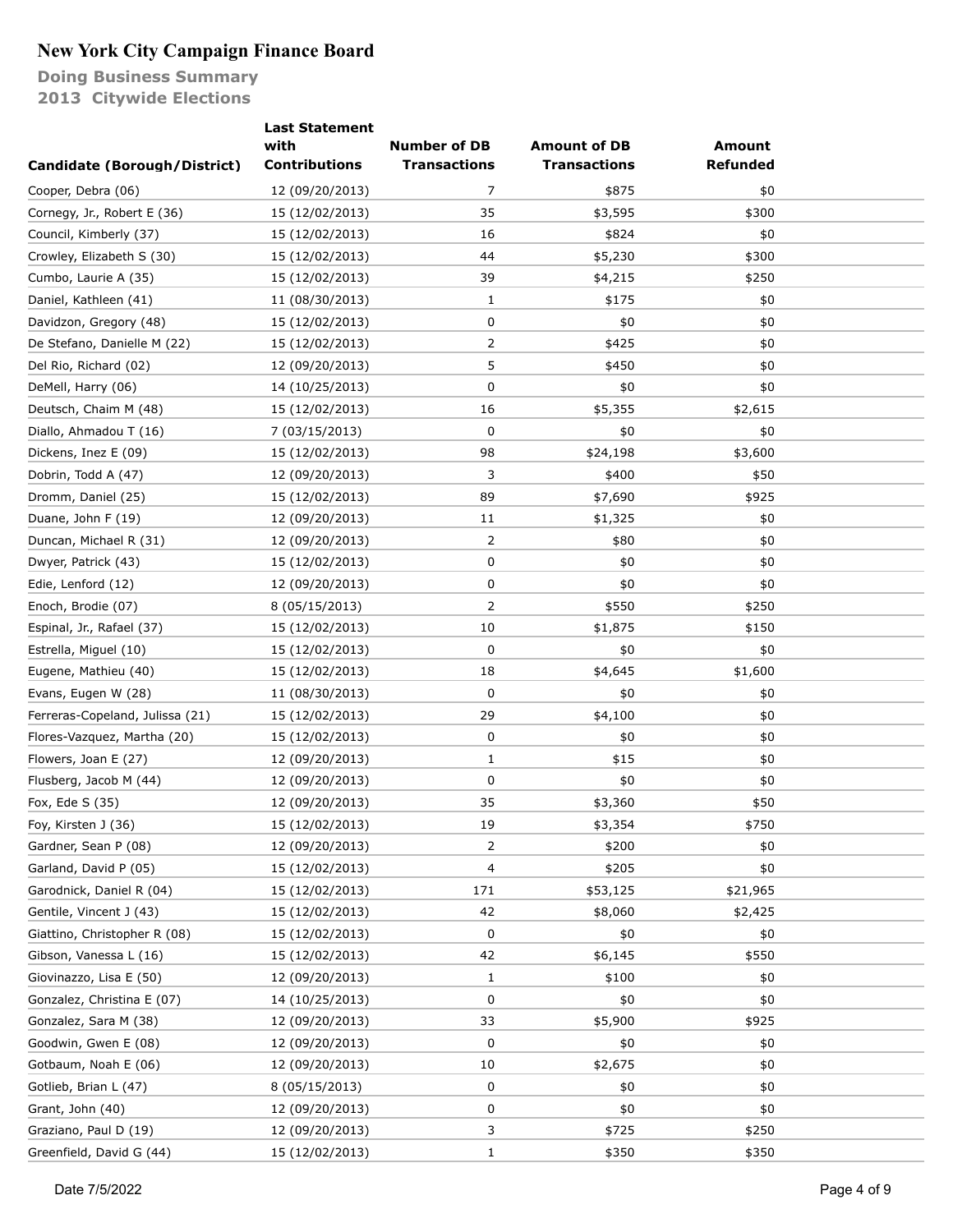|                               | <b>Last Statement</b> |                     |                     |               |  |
|-------------------------------|-----------------------|---------------------|---------------------|---------------|--|
|                               | with                  | <b>Number of DB</b> | <b>Amount of DB</b> | <b>Amount</b> |  |
| Candidate (Borough/District)  | <b>Contributions</b>  | <b>Transactions</b> | <b>Transactions</b> | Refunded      |  |
| Guerrero, Ariel E (08)        | 9 (07/15/2013)        | 4                   | \$480               | \$0           |  |
| Hahn, Sunny (20)              | 15 (12/02/2013)       | 0                   | \$0                 | \$0           |  |
| Halloran, Daniel J (19)       | 7 (03/15/2013)        | 4                   | \$1,050             | \$250         |  |
| Hamilton, Jesse E (35)        | 9(07/15/2013)         | $\mathbf{1}$        | \$200               | \$0           |  |
| Hamilton-Johnson, Pamela (12) | 15 (12/02/2013)       | 0                   | \$0                 | \$0           |  |
| Hartzog, Edward A (05)        | 12 (09/20/2013)       | 3                   | \$425               | \$0           |  |
| Hayon, Joseph (44)            | 15 (12/02/2013)       | $\mathbf{1}$        | \$175               | \$0           |  |
| Henry, Sean K (42)            | 12 (09/20/2013)       | 3                   | \$700               | \$0           |  |
| Hoffnung, Ari M (11)          | 8 (05/15/2013)        | $\mathbf{1}$        | \$500               | \$250         |  |
| Hooks, Jr., David R (31)      | 9(07/15/2013)         | 0                   | \$0                 | \$0           |  |
| Hurley, Frank R (35)          | 12 (09/20/2013)       | 0                   | \$0                 | \$0           |  |
| Ignizio, Vincent M (51)       | 15 (12/02/2013)       | 19                  | \$4,200             | \$925         |  |
| Jackson, Al (41)              | 9(07/15/2013)         | 0                   | \$0                 | \$0           |  |
| Jnane, Helene (04)            | 14 (10/25/2013)       | 0                   | \$0                 | \$0           |  |
| Johnson, Corey D (03)         | 15 (12/02/2013)       | 9                   | \$1,725             | \$0           |  |
| Johnson, Daryl L (16)         | 13 (10/04/2013)       | 0                   | \$0                 | \$0           |  |
| Johnson, Ernest (42)          | 15 (12/02/2013)       | 0                   | \$0                 | \$0           |  |
| Johnson, Joyce S (07)         | 12 (09/20/2013)       | 9                   | \$1,145             | \$0           |  |
| Kagan, Ari (48)               | 12 (09/20/2013)       | 9                   | \$2,075             | \$0           |  |
| Kallos, Benjamin J (05)       | 15 (12/02/2013)       | 14                  | \$1,571             | \$0           |  |
| Kann, Gerald F (22)           | 15 (12/02/2013)       | 0                   | \$0                 | \$0           |  |
| Kayode, David B (28)          | 12 (09/20/2013)       | 2                   | \$190               | \$0           |  |
| Keeling, Cheryl (11)          | 15 (12/02/2013)       | 1                   | \$200               | \$0           |  |
| Kellner, Micah Z (05)         | 15 (12/02/2013)       | 29                  | \$5,100             | \$0           |  |
| Kelly, Brian W (40)           | 15 (12/02/2013)       | 0                   | \$0                 | \$0           |  |
| Kinard, Stanley (41)          | 12 (09/20/2013)       | 0                   | \$0                 | \$0           |  |
| Kinard, Sylvia G (40)         | 15 (12/02/2013)       | 0                   | \$0                 | \$0           |  |
| King, Andrew (12)             | 15 (12/02/2013)       | 5                   | \$750               | \$0           |  |
| King, Erlene J (45)           | 15 (12/02/2013)       | 0                   | \$0                 | \$0           |  |
| Koo, Peter A (20)             | 15 (12/02/2013)       | 21                  | \$7,875             | \$3,840       |  |
| Koslowitz, Karen (29)         | 15 (12/02/2013)       | 36                  | \$6,885             | \$860         |  |
| Kurland, Yetta (03)           | 12 (09/20/2013)       | 6                   | \$2,100             | \$1,050       |  |
| Lancman, Rory I (24)          | 15 (12/02/2013)       | 28                  | \$7,870             | \$2,500       |  |
| Lander, Brad (39)             | 15 (12/02/2013)       | 54                  | \$8,000             | \$1,450       |  |
| Landis, Marc A (06)           | 15 (12/02/2013)       | 9                   | \$1,500             | \$0           |  |
| Lantigua, Manuel O (07)       | 12 (09/20/2013)       | 0                   | \$0                 | \$0           |  |
| Leroy, Mireille P (28)        | 14 (10/25/2013)       | 0                   | \$0                 | \$0           |  |
| Levin, Stephen T (33)         | 14 (10/25/2013)       | 33                  | \$7,925             | \$1,000       |  |
| Levine, Mark (07)             | 15 (12/02/2013)       | 37                  | \$5,763             | \$925         |  |
| Lisyanskiy, John (47)         | 12 (09/20/2013)       | 3                   | \$475               | \$0           |  |
| Lopez, Vito J (34)            | 12 (09/20/2013)       | 17                  | \$4,000             | \$1,550       |  |
|                               |                       |                     |                     |               |  |
| Lopez-Pierre, Thomas A (07)   | 8 (05/15/2013)        | 0                   | \$0                 | \$0           |  |
| Lotovsky, Alexander L (48)    | 14 (10/25/2013)       | 0                   | \$0                 | \$0           |  |
| Lucas, Nikki (42)             | 12 (09/20/2013)       | 0                   | \$0                 | \$0           |  |
| Lyles, Gary T (07)            | 10 (08/09/2013)       | 0                   | \$0                 | \$0           |  |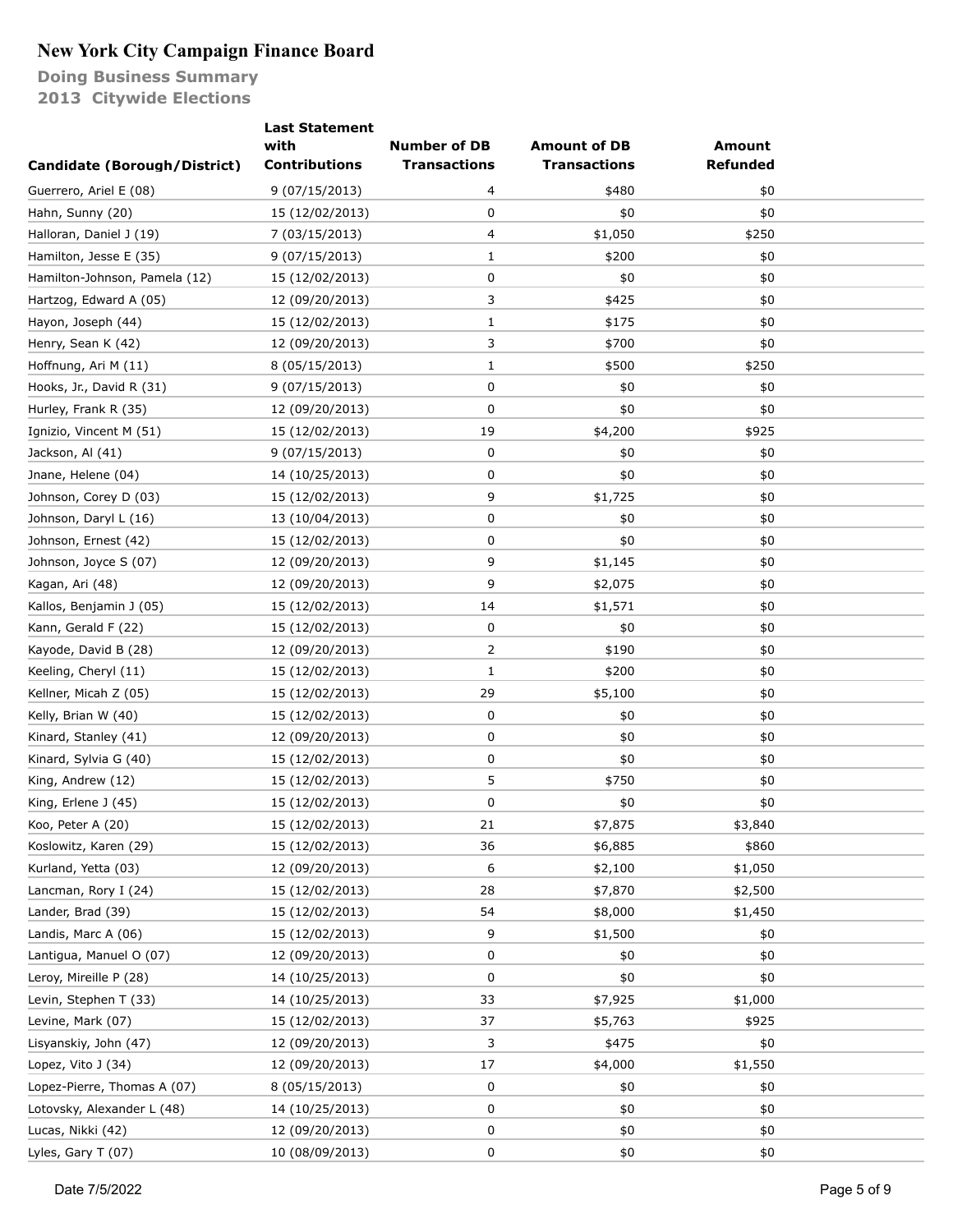|                                   | <b>Last Statement</b> |                     |                     |                 |  |
|-----------------------------------|-----------------------|---------------------|---------------------|-----------------|--|
|                                   | with                  | <b>Number of DB</b> | <b>Amount of DB</b> | <b>Amount</b>   |  |
| Candidate (Borough/District)      | <b>Contributions</b>  | <b>Transactions</b> | <b>Transactions</b> | <b>Refunded</b> |  |
| Macron, Mark A (49)               | 15 (12/02/2013)       | 1                   | \$50                | \$0             |  |
| Maisel, Alan (46)                 | 15 (12/02/2013)       | 8                   | \$1,500             | \$0             |  |
| Mancuso, John (50)                | 15 (12/02/2013)       | 8                   | \$1,025             | \$0             |  |
| Mapp, Tamika (08)                 | 12 (09/20/2013)       | 0                   | \$0                 | \$0             |  |
| Mark-Viverito, Melissa (08)       | 15 (12/02/2013)       | 86                  | \$12,629            | \$1,910         |  |
| Marthone, Joseph R (28)           | 10 (08/09/2013)       | 0                   | \$0                 | \$0             |  |
| Mashariki, Jelani (35)            | 12 (09/20/2013)       | 4                   | \$700               | \$0             |  |
| Mateo, Heriberto (37)             | 12 (09/20/2013)       | 0                   | \$0                 | \$0             |  |
| Matteo, Steven (50)               | 15 (12/02/2013)       | 22                  | \$3,800             | \$250           |  |
| Mays, Gregory (27)                | 12 (09/20/2013)       | 8                   | \$420               | \$0             |  |
| Meadows, Alexander R (03)         | 9(07/15/2013)         | 1                   | \$60                | \$0             |  |
| Mealy, Darlene (41)               | 15 (12/02/2013)       | 8                   | \$1,125             | \$250           |  |
| Meloni, Antonio M (22)            | 7 (03/15/2013)        | 4                   | \$500               | \$0             |  |
| Menchaca, Carlos (38)             | 15 (12/02/2013)       | 34                  | \$4,461             | \$900           |  |
| Mendez, Rosie (02)                | 15 (12/02/2013)       | 51                  | \$6,000             | \$0             |  |
| Miles, Leon B (42)                | 9 (07/15/2013)        | 0                   | \$0                 | \$0             |  |
| Miller, I. Daneek (27)            | 15 (12/02/2013)       | 9                   | \$805               | \$0             |  |
| Minerva, Domenico G (05)          | 10 (08/09/2013)       | 1                   | \$35                | \$0             |  |
| Mirocznik, Mendy (50)             | 14 (10/25/2013)       | 3                   | \$830               | \$430           |  |
| Mobley, Connis M (47)             | 15 (12/02/2013)       | $\mathbf{1}$        | \$150               | \$0             |  |
| Molina, Angel D (08)              | 9(07/15/2013)         | 0                   | \$0                 | \$0             |  |
| Moore, William R (18)             | 13 (10/04/2013)       | 0                   | \$0                 | \$0             |  |
| Morgan, Vincent S (09)            | 11 (08/30/2013)       | 7                   | \$8,325             | \$0             |  |
| Muhammed, Naaimat (16)            | 12 (09/20/2013)       | 0                   | \$0                 | \$0             |  |
| Murray, James E (39)              | 15 (12/02/2013)       | 0                   | \$0                 | \$0             |  |
| Murray, Scherie S (31)            | 15 (12/02/2013)       | 3                   | \$311               | \$0             |  |
| Narcisse, Mercedes (46)           | 12 (09/20/2013)       | 5                   | \$650               | \$0             |  |
| Nestler, Walter G (18)            | 15 (12/02/2013)       | 1                   | \$100               | \$0             |  |
| Newsome, Walter L (16)            | 15 (12/02/2013)       | 0                   | \$0                 | \$0             |  |
| Nieves, Michael D (37)            | 11 (08/30/2013)       | 1                   | \$175               | \$0             |  |
| Oberman, Igor S (48)              | 15 (12/02/2013)       | 1                   | \$200               | \$0             |  |
| Oloruntoba (Toba), Adeyemi L (12) | 12 (09/20/2013)       | 2                   | \$150               | \$0             |  |
| Omotosho, Bola (16)               | 12 (09/20/2013)       | 0                   | \$0                 | \$0             |  |
| Ortiz, Steven A (12)              | 9(07/15/2013)         | 0                   | \$0                 | \$0             |  |
| Otto, Mark T (07)                 | 15 (12/02/2013)       | 3                   | \$660               | \$160           |  |
| Pabon, Julio (17)                 | 12 (09/20/2013)       | 2                   | \$150               | \$0             |  |
| Pagan, Juan (02)                  | 8 (05/15/2013)        | 0                   | \$0                 | \$0             |  |
| Pahaham, Cheryl A (10)            | 12 (09/20/2013)       | 3                   | \$540               | \$150           |  |
| Palma, Annabel (18)               | 15 (12/02/2013)       | 41                  | \$7,095             | \$50            |  |
| Payne, Breina (28)                | 9 (07/15/2013)        | 0                   | \$0                 | \$0             |  |
| Peeden, Sondra H (27)             | 15 (12/02/2013)       | 1                   | \$100               | \$0             |  |
| Peterson, Daniel P (22)           | 14 (10/25/2013)       | 3                   | \$300               | \$0             |  |
| Pierson, Stephen E (33)           | 12 (09/20/2013)       | 3                   | \$285               | \$0             |  |
| Powell, Gerard D (07)             | 9 (07/15/2013)        | 0                   | \$0                 | \$0             |  |
| Powell, Hettie V (28)             | 12 (09/20/2013)       | 4                   | \$1,320             | \$750           |  |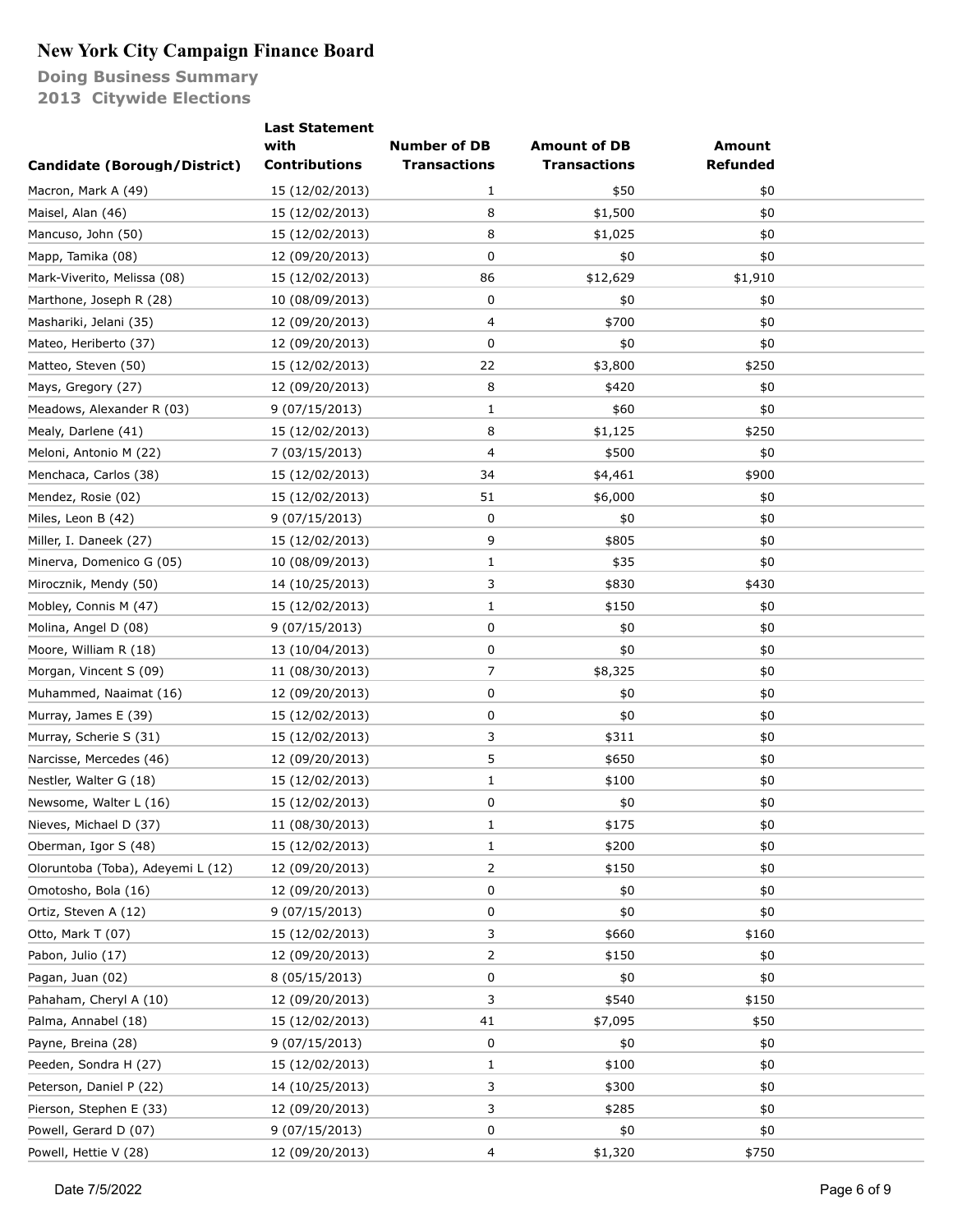|                              | <b>Last Statement</b> |                     |                     |                 |  |
|------------------------------|-----------------------|---------------------|---------------------|-----------------|--|
|                              | with                  | <b>Number of DB</b> | <b>Amount of DB</b> | <b>Amount</b>   |  |
| Candidate (Borough/District) | <b>Contributions</b>  | <b>Transactions</b> | <b>Transactions</b> | <b>Refunded</b> |  |
| Powell, Regina (42)          | 12 (09/20/2013)       | 3                   | \$150               | \$0             |  |
| Prentzas, Constantinos (22)  | 12 (09/20/2013)       | 7                   | \$1,600             | \$475           |  |
| Quaglione, John (43)         | 15 (12/02/2013)       | 7                   | \$1,100             | \$50            |  |
| Rahman, Mujib U (24)         | 15 (12/02/2013)       | 0                   | \$0                 | \$0             |  |
| Rajkumar, Jenifer (01)       | 12 (09/20/2013)       | 0                   | \$0                 | \$0             |  |
| Ramadan, Zead (07)           | 12 (09/20/2013)       | 2                   | \$520               | \$250           |  |
| Reynolds, John H (11)        | 14 (10/25/2013)       | 0                   | \$0                 | \$0             |  |
| Reynoso, Antonio (34)        | 15 (12/02/2013)       | 35                  | \$5,438             | \$850           |  |
| Richards, Donovan (31)       | 15 (12/02/2013)       | 9                   | \$1,325             | \$0             |  |
| Rivera, Joel R (15)          | 15 (12/02/2013)       | 4                   | \$3,590             | \$250           |  |
| Rivera, William (15)         | 7 (03/15/2013)        | 0                   | \$0                 | \$0             |  |
| Rodriguez, Ydanis A (10)     | 15 (12/02/2013)       | 22                  | \$2,885             | \$760           |  |
| Rose, Deborah (49)           | 15 (12/02/2013)       | 26                  | \$3,360             | \$460           |  |
| Rosenthal, Helen K (06)      | 15 (12/02/2013)       | 41                  | \$3,980             | \$500           |  |
| Ruiz, William (32)           | 15 (12/02/2013)       | 2                   | \$375               | \$0             |  |
| Saffran, Dennis J (19)       | 15 (12/02/2013)       | 11                  | \$2,225             | \$750           |  |
| Sanchez, Lynn (14)           | 7 (03/15/2013)        | 0                   | \$0                 | \$0             |  |
| Santiago, Gladys (34)        | 15 (12/02/2013)       | 0                   | \$0                 | \$0             |  |
| Santos, Edward (08)          | 12 (09/20/2013)       | 6                   | \$625               | \$0             |  |
| Sasscer-Burgos, David S (07) | 12 (09/20/2013)       | 0                   | \$0                 | \$0             |  |
| Sasson, Isaac M (24)         | 8 (05/15/2013)        | 1                   | \$18                | \$0             |  |
| Scavo, Theresa R (48)        | 12 (09/20/2013)       | 7                   | \$2,100             | \$250           |  |
| Schweizer, Raphael (13)      | 9(07/15/2013)         | 0                   | \$0                 | \$0             |  |
| Seddio, Frank R (46)         | 5 (07/16/2012)        | 9                   | \$1,460             | \$0             |  |
| Serpe, Lynne (22)            | 15 (12/02/2013)       | 0                   | \$0                 | \$0             |  |
| Shafran, Austin (19)         | 13 (10/04/2013)       | 27                  | \$5,700             | \$800           |  |
| Sheikh, Helal A (37)         | 12 (09/20/2013)       | 0                   | \$0                 | \$0             |  |
| Sierra, Carlos M (16)        | 15 (12/02/2013)       | 0                   | \$0                 | \$0             |  |
| Silverstein, Matthew R (19)  | 7 (03/15/2013)        | 4                   | \$700               | \$0             |  |
| Simanowitz, Michael (24)     | 2 (01/18/2011)        | 0                   | $$0$$               | \$0             |  |
| Similien, Jean H (45)        | 12 (09/20/2013)       | 0                   | \$0                 | \$0             |  |
| Simmons, Beresford (28)      | 9 (07/15/2013)        | 0                   | \$0                 | \$0             |  |
| Simon, Lew M (32)            | 15 (12/02/2013)       | 7                   | \$1,150             | \$0             |  |
| Siracuse, Thomas E (06)      | 14 (10/25/2013)       | 0                   | \$0                 | \$0             |  |
| Soto, Humberto (34)          | 12 (09/20/2013)       | 0                   | \$0                 | \$0             |  |
| Stanton, Cliff I (11)        | 12 (09/20/2013)       | 4                   | \$850               | \$0             |  |
| Storobin, David (48)         | 15 (12/02/2013)       | 0                   | \$0                 | \$0             |  |
| Suggs, William M (35)        | 4 (01/17/2012)        | 0                   | \$0                 | \$0             |  |
| Sullivan, Andrew J (47)      | 14 (10/25/2013)       | 1                   | \$20                | \$0             |  |
| Swiney, Reginald (36)        | 12 (09/20/2013)       | 0                   | \$0                 | \$0             |  |
| Tapia, Yudelka (15)          | 7 (03/15/2013)        | 3                   | \$200               | \$0             |  |
| Taylor, Akiel B (36)         | 9(07/15/2013)         | 0                   | \$0                 | \$0             |  |
| Tejada, Luis M (07)          | 12 (09/20/2013)       | 0                   | \$0                 | \$0             |  |
| Testaverde, Anthony (46)     | 15 (12/02/2013)       | 0                   | \$0                 | \$0             |  |
| Thomas, Saundra P (40)       | 12 (09/20/2013)       | 20                  | \$2,570             | \$250           |  |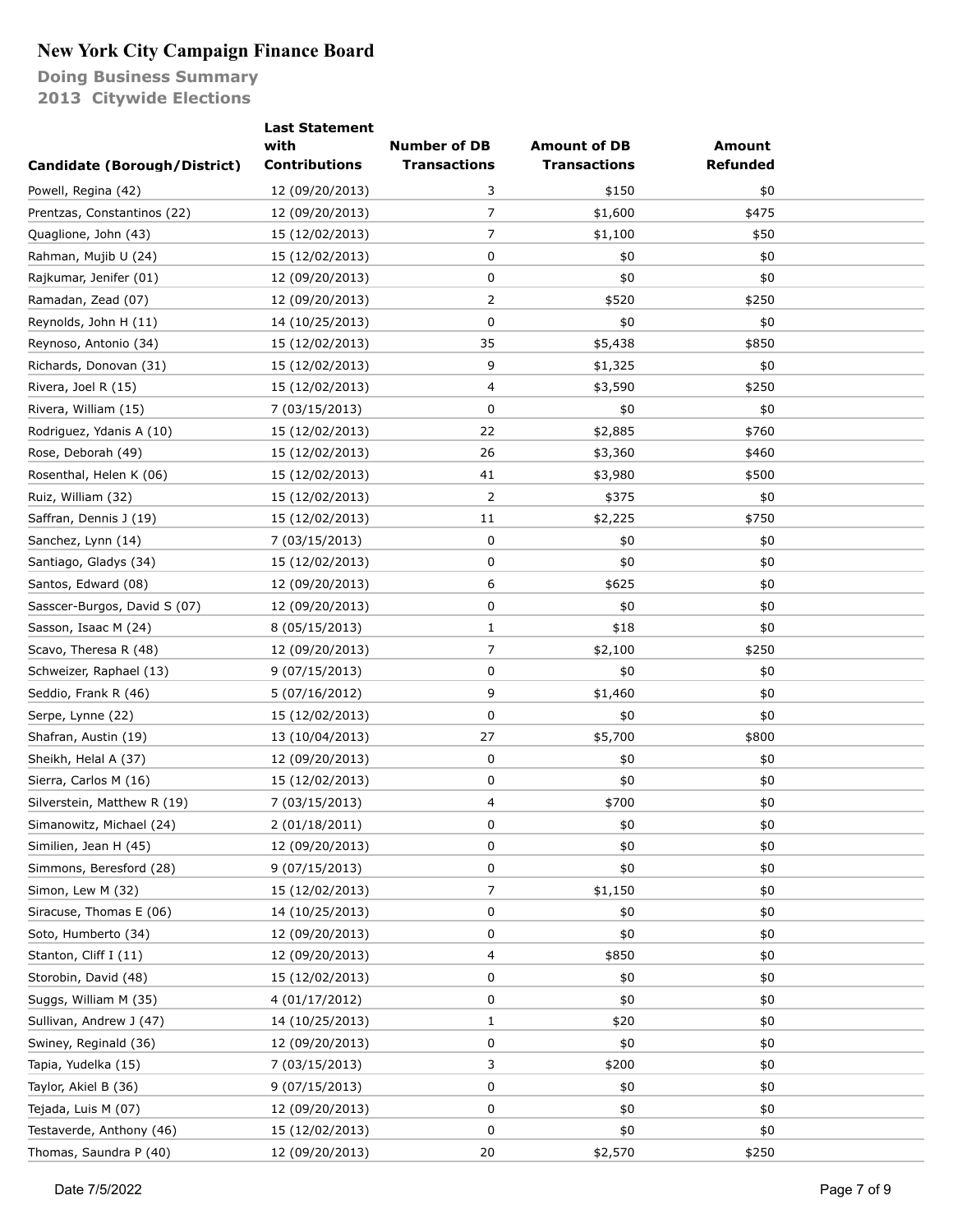**Doing Business Summary 2013 Citywide Elections**

|                                            | <b>Last Statement</b> |                     |                     |                 |  |
|--------------------------------------------|-----------------------|---------------------|---------------------|-----------------|--|
|                                            | with                  | <b>Number of DB</b> | <b>Amount of DB</b> | <b>Amount</b>   |  |
| <b>Candidate (Borough/District)</b>        | <b>Contributions</b>  | <b>Transactions</b> | <b>Transactions</b> | <b>Refunded</b> |  |
| Thompkins, Cynthia (15)                    | 13 (10/04/2013)       | 3                   | \$550               | \$300           |  |
| Thompson, Mark P (04)                      | 5 (07/16/2012)        | 23                  | \$6,300             | \$0             |  |
| Thompson, Veronica L (36)                  | 15 (12/02/2013)       | 0                   | \$0                 | \$0             |  |
| Tillard, Conrad (36)                       | 12 (09/20/2013)       | 3                   | \$250               | \$0             |  |
| Torodash, Jon (29)                         | 15 (12/02/2013)       | 0                   | \$0                 | \$0             |  |
| Torres, Ritchie J (15)                     | 15 (12/02/2013)       | 46                  | \$8,281             | \$1,500         |  |
| Torres, Tommy (34)                         | 9(07/15/2013)         | 4                   | \$525               | \$0             |  |
| Treybich, Michael (47)                     | 7 (03/15/2013)        | 0                   | \$0                 | \$0             |  |
| Treyger, Mark (47)                         | 15 (12/02/2013)       | 7                   | \$1,265             | \$250           |  |
| Ulrich, Eric A (32)                        | 15 (12/02/2013)       | 15                  | \$2,950             | \$750           |  |
| Vacca, James (13)                          | 15 (12/02/2013)       | 77                  | \$15,900            | \$5,505         |  |
| Vallone, Paul A (19)                       | 15 (12/02/2013)       | 24                  | \$5,200             | \$0             |  |
| Van Bramer, Jimmy (26)                     | 15 (12/02/2013)       | 52                  | \$14,560            | \$6,655         |  |
| Vanel, Clyde (27)                          | 12 (09/20/2013)       | 2                   | \$60                | \$0             |  |
| Vargas, Ruben Dario (07)                   | 12 (09/20/2013)       | 0                   | \$0                 | \$0             |  |
| Velez, Jose (17)                           | 11 (08/30/2013)       | 0                   | \$0                 | \$0             |  |
| Veras, Andrea M (24)                       | 12 (09/20/2013)       | 0                   | \$0                 | \$0             |  |
| Vigueras, Jessica D (14)                   | 11 (08/30/2013)       | 0                   | \$0                 | \$0             |  |
| Voskerichian, Chrissy (19)                 | 12 (09/20/2013)       | 6                   | \$825               | \$0             |  |
| Walsh, Christopher (51)                    | 15 (12/02/2013)       | 0                   | \$0                 | \$0             |  |
| Washington, Monique (07)                   | 7 (03/15/2013)        | 0                   | \$0                 | \$0             |  |
| Waterman, Robert (36)                      | 13 (10/04/2013)       | 15                  | \$1,465             | \$165           |  |
| Weprin, Mark (23)                          | 15 (12/02/2013)       | 91                  | \$22,591            | \$2,900         |  |
| Whitehead, John C (42)                     | 12 (09/20/2013)       | 1                   | \$100               | \$0             |  |
| Williams, Godwin (45)                      | 11 (08/30/2013)       | 0                   | \$0                 | \$0             |  |
| Williams, Jomo (07)                        | 11 (08/30/2013)       | 0                   | \$0                 | \$0             |  |
| Williams, Jumaane D (45)                   | 15 (12/02/2013)       | 27                  | \$3,635             | \$1,075         |  |
| Wills, Ruben (28)                          | 15 (12/02/2013)       | 8                   | \$1,610             | \$0             |  |
| Winslow, Christina (28)                    | 9 (07/15/2013)        | 0                   | \$0                 | \$0             |  |
| Wright, Byron J (41)                       | 10 (08/09/2013)       | 1                   | \$50                | \$0             |  |
| Wright, Ryan D (12)                        | 8 (05/15/2013)        | 0                   | \$0                 | \$0             |  |
| Wymore, Mel (06)                           | 12 (09/20/2013)       | 8                   | \$2,500             | \$1,700         |  |
| Yeh, Hank C (19)                           | 9(07/15/2013)         | 0                   | \$0                 | \$0             |  |
|                                            |                       |                     |                     |                 |  |
|                                            |                       | Total:<br>2,413     | \$454,598           | \$90,950        |  |
|                                            |                       |                     |                     |                 |  |
| <b>Office Sought:</b><br><b>Undeclared</b> |                       |                     |                     |                 |  |
| De Los Santos, Felipe N                    | 6 (01/15/2013)        | 0                   | \$0                 | \$0             |  |
| Edwards, Khari                             | 6(01/15/2013)         | 4                   | \$1,800             | \$0             |  |
| Elshiekh, Moustafa M                       | 6(01/15/2013)         | $\mathbf{1}$        | \$2,500             | \$0             |  |
| Gonzalez, Jesus                            | 5 (07/16/2012)        | 5                   | \$650               | \$0             |  |
| Griffith, Mark W                           | 4 (01/17/2012)        | $\mathbf{1}$        | \$100               | \$0             |  |
| Joseph, Rhonda F                           | 7 (03/15/2013)        | 0                   | \$0                 | \$0             |  |
| Krishnan, Hill                             | 7 (03/15/2013)        | 0                   | \$0                 | \$0             |  |

Krongold, Martin S 5 (07/16/2012) 4 \$350 \$50